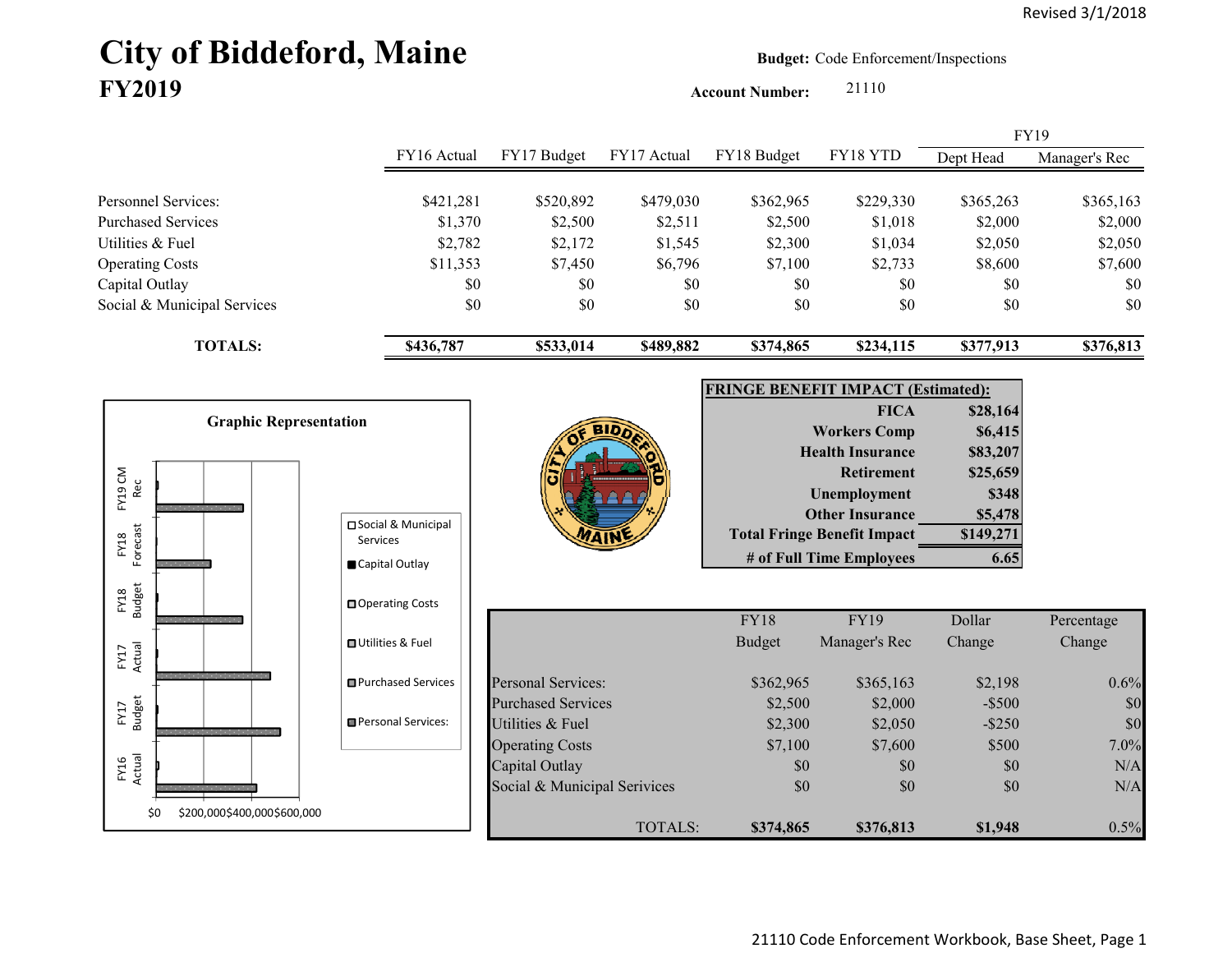#### Personnel Services

| Account |                                    | <b>FY16</b> | <b>FY17</b>   | <b>FY17</b> | <b>FY18</b>   | <b>FY18</b>  | <b>FY19</b> |           |
|---------|------------------------------------|-------------|---------------|-------------|---------------|--------------|-------------|-----------|
| Number  | Description                        | Actual      | <b>Budget</b> | Actual      | <b>Budget</b> | YTD 02/28/18 | Dept Head   | Mgr's Rec |
|         |                                    |             |               |             |               |              |             |           |
|         | 60101 Dept Manager Salary Exp      | \$59,072    | \$59,987      | \$64,304    | \$71,056      | \$45,326     | \$70,000    | \$70,000  |
|         | 60102 Mid Mgmt Hrly Employee Wa    | \$89,299    | \$139,078     | \$128,004   | \$138,875     | \$108,779    | \$0         | \$0       |
|         | 60105 F-T Employee Wage Exp        | \$105,935   | \$106,731     | \$106,443   | \$110,704     | \$72,574     | \$289,033   | \$289,033 |
|         | 60106 P-T Employee Wage Exp        | \$64,838    | \$62,789      | \$47,533    | \$35,880      | \$0          | \$0         | \$0       |
|         | 60111 Overtime Wage Expense        | \$931       | \$3,185       | \$1,598     | \$3,500       | \$1,822      | \$3,000     | \$3,000   |
|         | 60201 FICA/Medicare-ER Share Exp   | \$23,365    | \$28,993      | \$25,078    | \$0           | \$0          | \$0         | \$0       |
|         | 60202 MPERS-Employer Share Exp     | \$12,277    | \$15,447      | \$14,159    | \$0           | \$0          | \$0         | \$0       |
|         | 60203 457 Plan-Employer Share Exp  | \$3,024     | \$6,998       | \$4,161     | \$0           | \$0          | \$0         | \$0       |
|         | 60210 HPHC Ins Employer Share Ex   | \$54,113    | \$83,740      | \$74,429    | \$0           | \$0          | \$0         | \$0       |
|         | 60211 NNEBT Ins Employer Share E   | \$7,015     | \$7,308       | \$6,768     | \$0           | \$0          | \$0         | \$0       |
|         | 60212 S-T Disability ER Share Exp  | \$380       | \$450         | \$548       | \$0           | \$0          | \$0         | \$0       |
|         | 60213 L-T Disability ER Share Exp  | \$462       | \$516         | \$253       | \$0           | \$0          | \$0         | \$0       |
|         | 60216 Delta Dental ER Share        | \$0         | \$0           | \$0         | \$0           | \$0          | \$0         | \$0       |
|         | 60217 RHSA Plan ER Share           | \$0         | \$3,120       | \$3,126     | \$0           | \$0          | \$0         | \$0       |
|         | 60230 Clothing/Uniforms Expense    | \$0         | \$0           | \$0         | \$500         | \$193        | \$800       | \$700     |
|         | 60251 Conferences/Training Expense | \$40        | \$2,000       | \$2,032     | \$1,800       | \$130        | \$1,800     | \$1,800   |
|         | 60252 Travel/Mileage Expense       | \$21        | \$50          | \$0         | \$50          | \$6          | \$30        | \$30      |
|         | 60256 Dues/Memberships Expense     | \$510       | \$500         | \$595       | \$600         | \$500        | \$600       | \$600     |
| Totals  |                                    | \$421,281   | \$520,892     | \$479,030   | \$362,965     | \$229,330    | \$365,263   | \$365,163 |
|         |                                    |             |               |             |               |              |             |           |
|         | <b>Purchased Services</b>          |             |               |             |               |              |             |           |
| Account |                                    | <b>FY16</b> | <b>FY17</b>   | <b>FY17</b> | <b>FY18</b>   | <b>FY18</b>  |             |           |
| Number  | Description                        | Actual      | Budget        | Actual      | Budget        | YTD 02/28/18 | Dept Head   | Mgr's Rec |
|         | 60306 Other Prof/Consult Srvs Exp  | \$1,370     | \$2,500       | \$2,511     | \$2,500       | \$1,018      | \$2,000     | \$2,000   |
| Totals  |                                    | \$1,370     | \$2,500       | \$2,511     | \$2,500       | \$1,018      | \$2,000     | \$2,000   |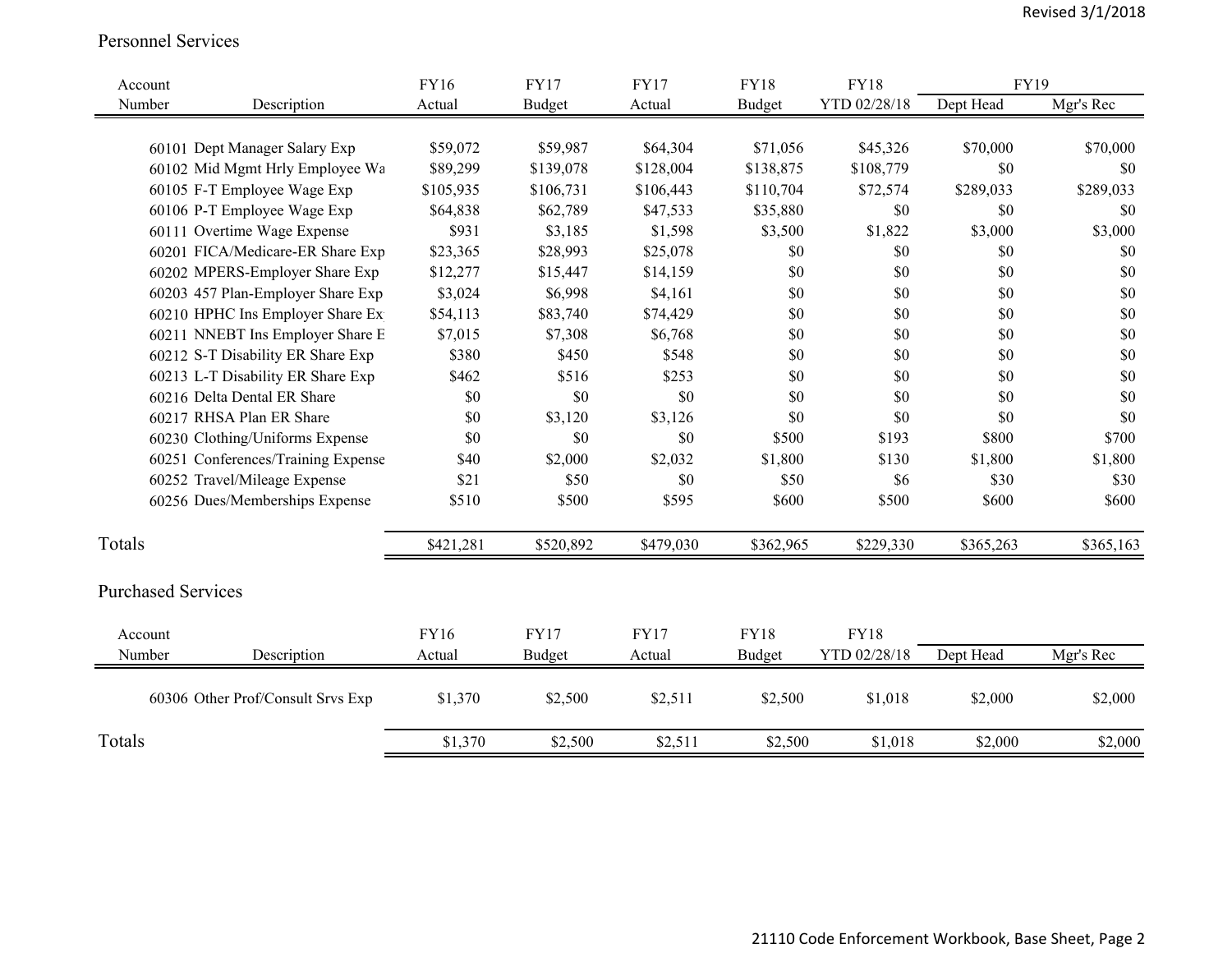#### Utilities & Fuel

| Account<br>Number | Description                        | FY16<br>Actual | <b>FY17</b><br>Budget | <b>FY17</b><br>Actual | FY18<br>Budget | <b>FY18</b><br>YTD 02/28/18 | Dept Head | Mgr's Rec |
|-------------------|------------------------------------|----------------|-----------------------|-----------------------|----------------|-----------------------------|-----------|-----------|
|                   |                                    |                |                       |                       |                |                             |           |           |
|                   | 60411 Gasoline Expense             | \$2,782        | \$2,172               | \$1,545               | \$2,300        | \$1,034                     | \$2,050   | \$2,050   |
| Totals            |                                    | \$2,782        | \$2,172               | \$1,545               | \$2,300        | \$1,034                     | \$2,050   | \$2,050   |
|                   | <b>Other Operating Costs</b>       |                |                       |                       |                |                             |           |           |
| Account           |                                    | FY16           | <b>FY17</b>           | <b>FY17</b>           | <b>FY18</b>    | <b>FY18</b>                 | \$2,000   |           |
| Number            | Description                        | Actual         | <b>Budget</b>         | Actual                | <b>Budget</b>  | YTD 02/28/18                | Dept Head | Mgr's Rec |
|                   | 60453 Vehicle Repair/Tires/Oil Exp | \$8,947        | \$3,500               | \$2,627               | \$3,500        | \$648                       | \$4,000   | \$4,000   |
|                   | 60500 Admin/Office Supp/Eqt Non-C  | \$743          | \$1,900               | \$1,875               | \$1,750        | \$1,279                     | \$1,800   | \$1,800   |
|                   | 60501 Operating Supp/Eqt Non-Cap   | \$831          | \$1,200               | \$1,238               | \$1,000        | \$274                       | \$2,000   | \$1,000   |
|                   |                                    |                |                       |                       |                |                             |           |           |
|                   | 60797 Miscellaneous Expense        | \$833          | \$850                 | \$1,055               | \$850          | \$532                       | \$800     | \$800     |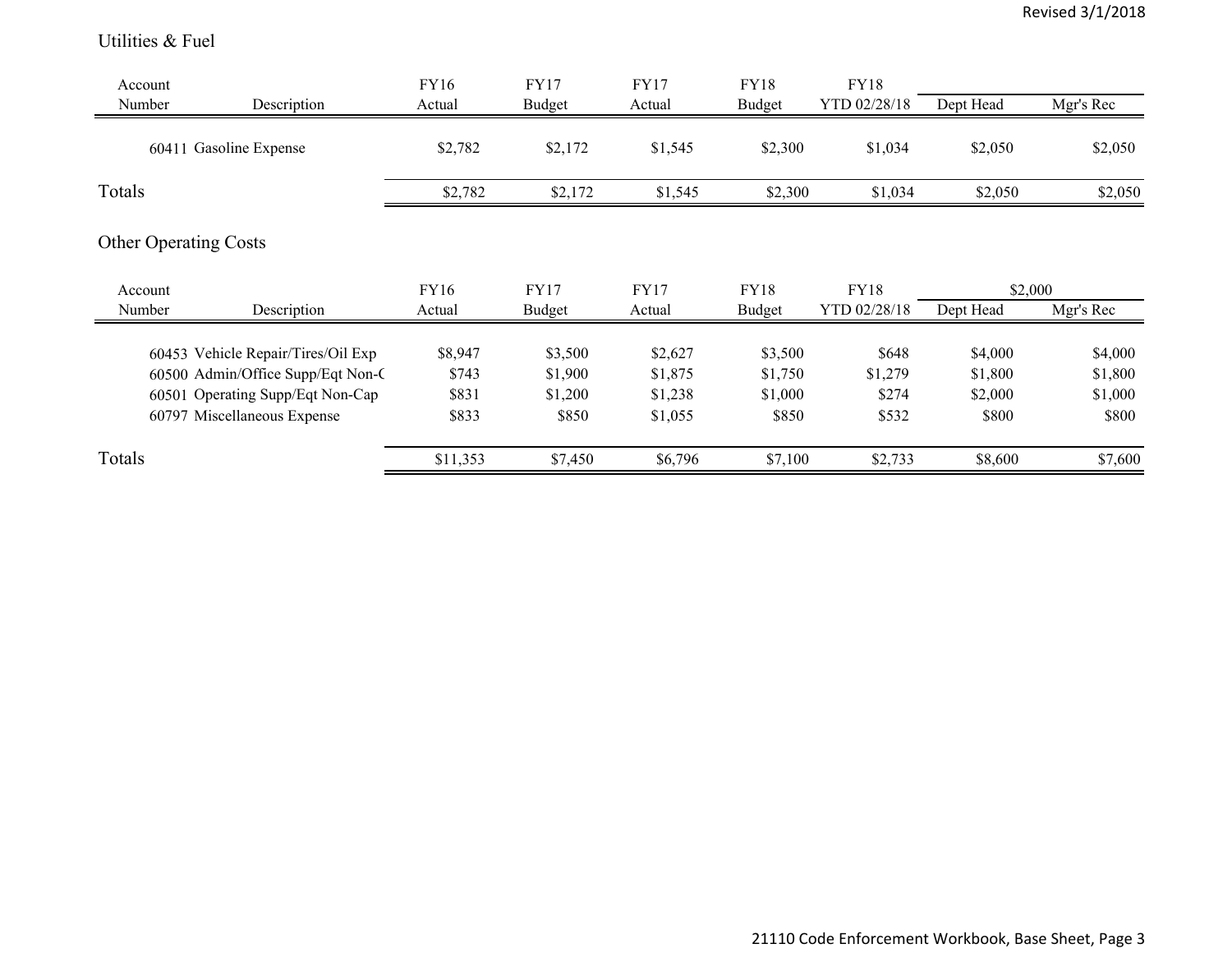#### DEPARTMENT PERSONAL SERVICES BUDGET WORKSHEET Fiscal Year 2019 BUDGET

#### DEPARTMENT:

 21110Code Enforcement/Inspections

|                                 |       |            | <b>YEAREND</b>    |                  |                     |                |                 |
|---------------------------------|-------|------------|-------------------|------------------|---------------------|----------------|-----------------|
|                                 |       |            | <b>ANNUALIZED</b> |                  | <b>CITY MANAGER</b> | <b>COUNCIL</b> |                 |
| <b>CLASSIFICATION</b>           | EMP#  | <b>FTE</b> | <b>TOTAL</b>      | <b>REQUESTED</b> | RECOMMEND.          | APPROP.        | LAST NAME       |
| CODE ENFORCEMENT OFFICER        | 24253 | 0.90       | 69,732.00         | 70,000.20        | 70,000.20           |                | <b>FECTEAU</b>  |
| LIFE SAFETY INSPECTOR           | 10757 | 1.00       | 42,868.80         | 43,033.68        | 43,033.68           |                | <b>HIGGINS</b>  |
| ASSISTANT CODE ENFORCEMENT OFF  | 10828 | 1.00       | 48,880.00         | 49,068.00        | 49,068.00           |                | <b>FENTON</b>   |
| LIFE SAFETY INSPECTOR           | 68400 | 1.00       | 45,510.40         | 45.685.44        | 45,685.44           |                | <b>WELTON</b>   |
| ADMINISTRATIVE ASST.            | 12250 | 1.00       | 44,596.50         | 44,768.03        | 44,768.03           |                | <b>CHARRON</b>  |
| CIVIL VIOLATIONS ENFORCE, OFF.  | 49750 | 1.00       | 66,352.00         | 66,607.20        | 66.607.20           |                | <b>MONTEITH</b> |
| ELECTRICAL INSPECTOR            | 10792 | 0.75       | 37,830.00         | 37,975.50        | 37,975.50           |                | <b>KELLY</b>    |
| <b>TOTAL BUDGETED POSITIONS</b> |       | 6.65       | 355,769.70        | 357,138.05       | 357,138.05          |                |                 |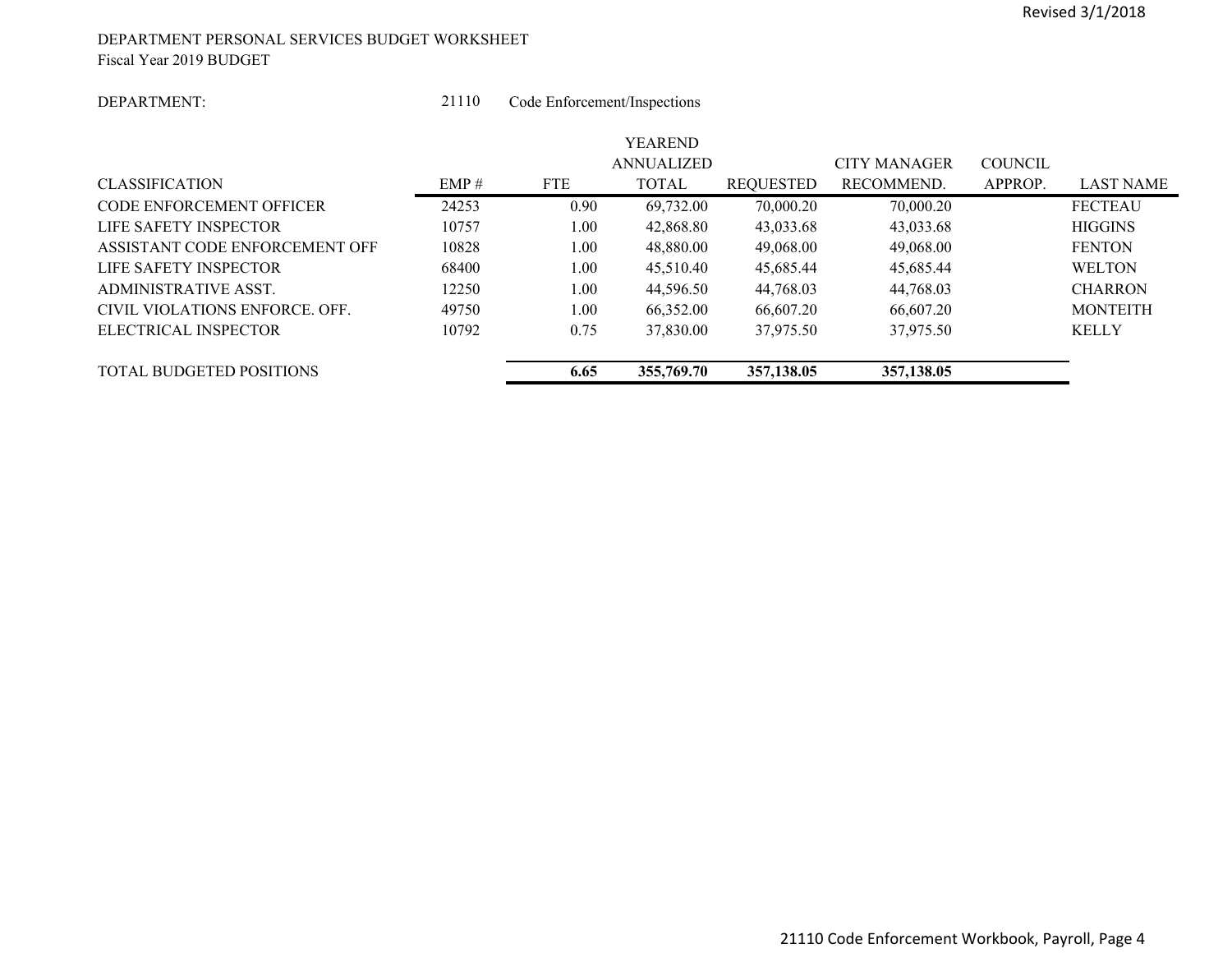

March 1, 2018 **Department:** Code Enforcement/Inspections

Account Title: Dept Manager Salary Exp

Department Number: 21110 21110 Account Number: 60101

| FY2016      | FY 2017       | FY 2017     | FY 2018       | FY 2018       |
|-------------|---------------|-------------|---------------|---------------|
| Actual      | <b>Budget</b> |             | <b>Budget</b> | Est. Expended |
|             |               |             |               |               |
| \$59,072.06 | \$59,987.00   | \$64,304.09 | \$71,056.00   | \$70,000.00   |

| FY-2019       | Department  | City Mgr       | Council | Increase      |
|---------------|-------------|----------------|---------|---------------|
|               | Reauest     | Recommendation | Action  | (Decrease)    |
| <b>Budget</b> | \$70,000.20 | \$70,000.20    |         | ( \$1,055.80) |

**Support for Budget Request:** Provide justification for the budget request using as much detail as possible

 to support it. Examples of acceptable support include unit costs, quantity estimates, price quotes, etc. Requests based solely on a percentage increase above the previous budget will not be accepted. Use additional sheets if necessary.

90% of Dept Manager Salary, 10% goes to Emergency Mgmt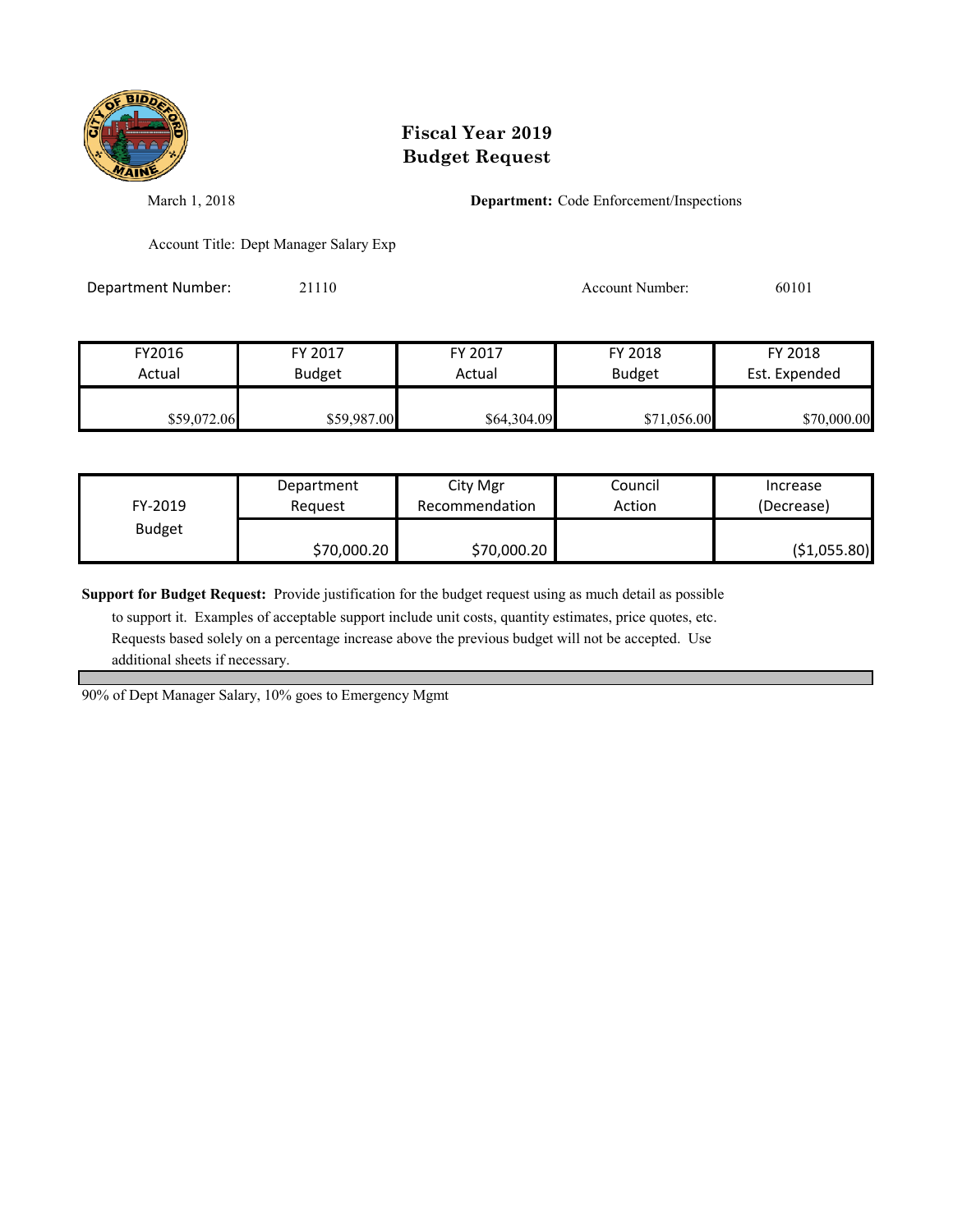

March 1, 2018 **Department:** Code Enforcement/Inspections

Account Title: Mid Mgmt Hrly Employee Wage Ex

Department Number: 21110 21110 Account Number: 60102

| FY 2017<br>FY2016<br><b>Budget</b><br>Actual |              | FY 2017<br>Actual | FY 2018<br><b>Budget</b> | FY 2018<br>Est. Expended |
|----------------------------------------------|--------------|-------------------|--------------------------|--------------------------|
| \$89,299.12                                  | \$139,078.00 | \$128,003.94      | \$138,875.00             | \$138,875.00             |

| FY-2019       | Department | City Mgr       | Council | Increase         |
|---------------|------------|----------------|---------|------------------|
|               | Reauest    | Recommendation | Action  | (Decrease)       |
| <b>Budget</b> | \$0.00     | \$0.00         |         | ( \$138, 875.00) |

**Support for Budget Request:** Provide justification for the budget request using as much detail as possible

 to support it. Examples of acceptable support include unit costs, quantity estimates, price quotes, etc. Requests based solely on a percentage increase above the previous budget will not be accepted. Use additional sheets if necessary.

This line will be elimnated and added to one line 6015. This line has 3 employees in it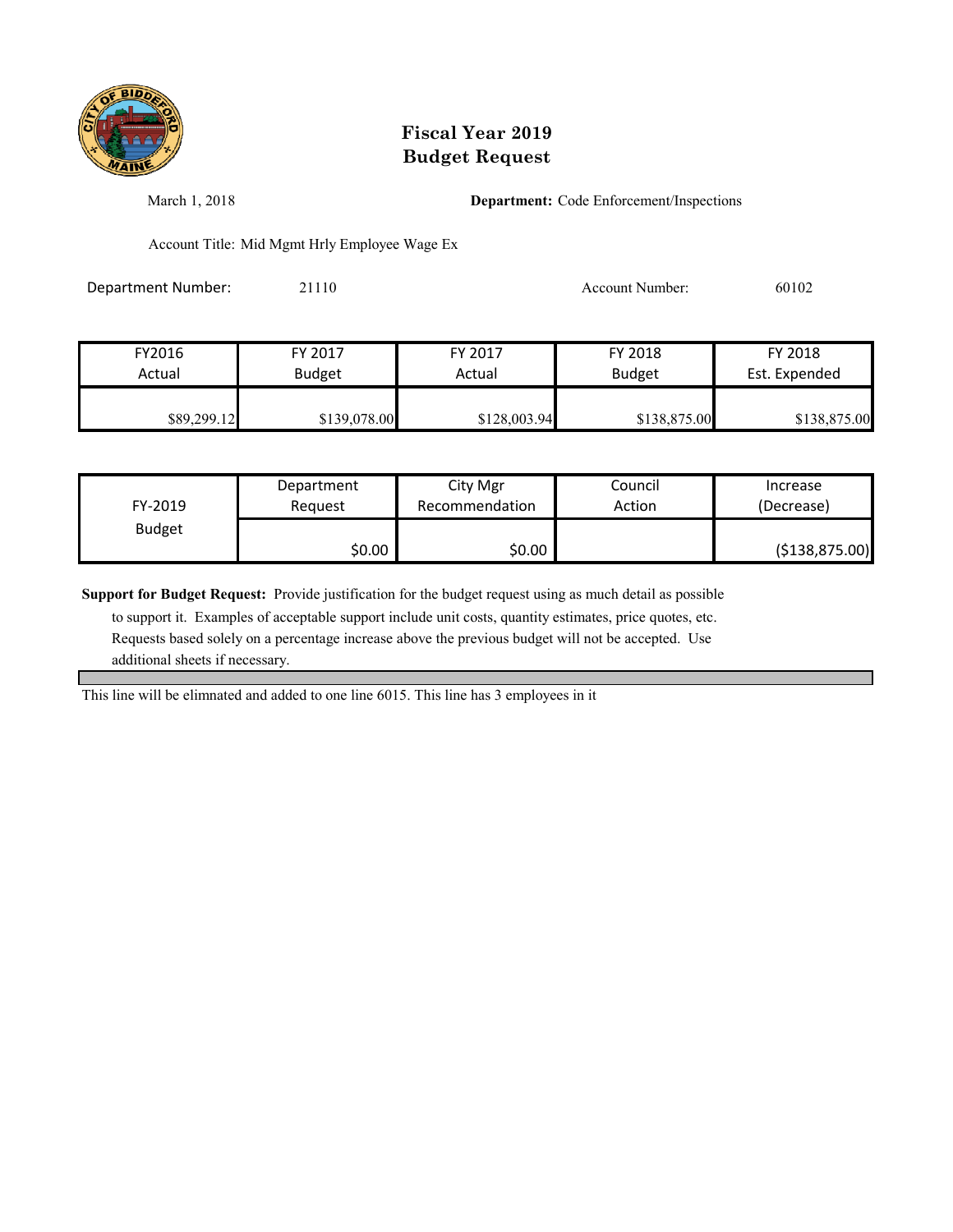

March 1, 2018 **Department:** Code Enforcement/Inspections

Account Title: F-T Employee Wage Exp

Department Number: 21110 21110 Account Number: 60105

| FY2016       | FY 2017       | FY 2017      | FY 2018       | FY 2018       |
|--------------|---------------|--------------|---------------|---------------|
| Actual       | <b>Budget</b> | Actual       | <b>Budget</b> | Est. Expended |
| \$105,934.88 | \$106,731.00  | \$106,442.53 | \$110,704.00  | \$110,704.00  |

| FY-2019       | Department   | City Mgr       | Council | Increase     |
|---------------|--------------|----------------|---------|--------------|
|               | Reauest      | Recommendation | Action  | (Decrease)   |
| <b>Budget</b> | \$289,033.00 | \$289,033.00   |         | \$178,329.00 |

**Support for Budget Request:** Provide justification for the budget request using as much detail as possible

 to support it. Examples of acceptable support include unit costs, quantity estimates, price quotes, etc. Requests based solely on a percentage increase above the previous budget will not be accepted. Use additional sheets if necessary.

This line will now have 6 employees in it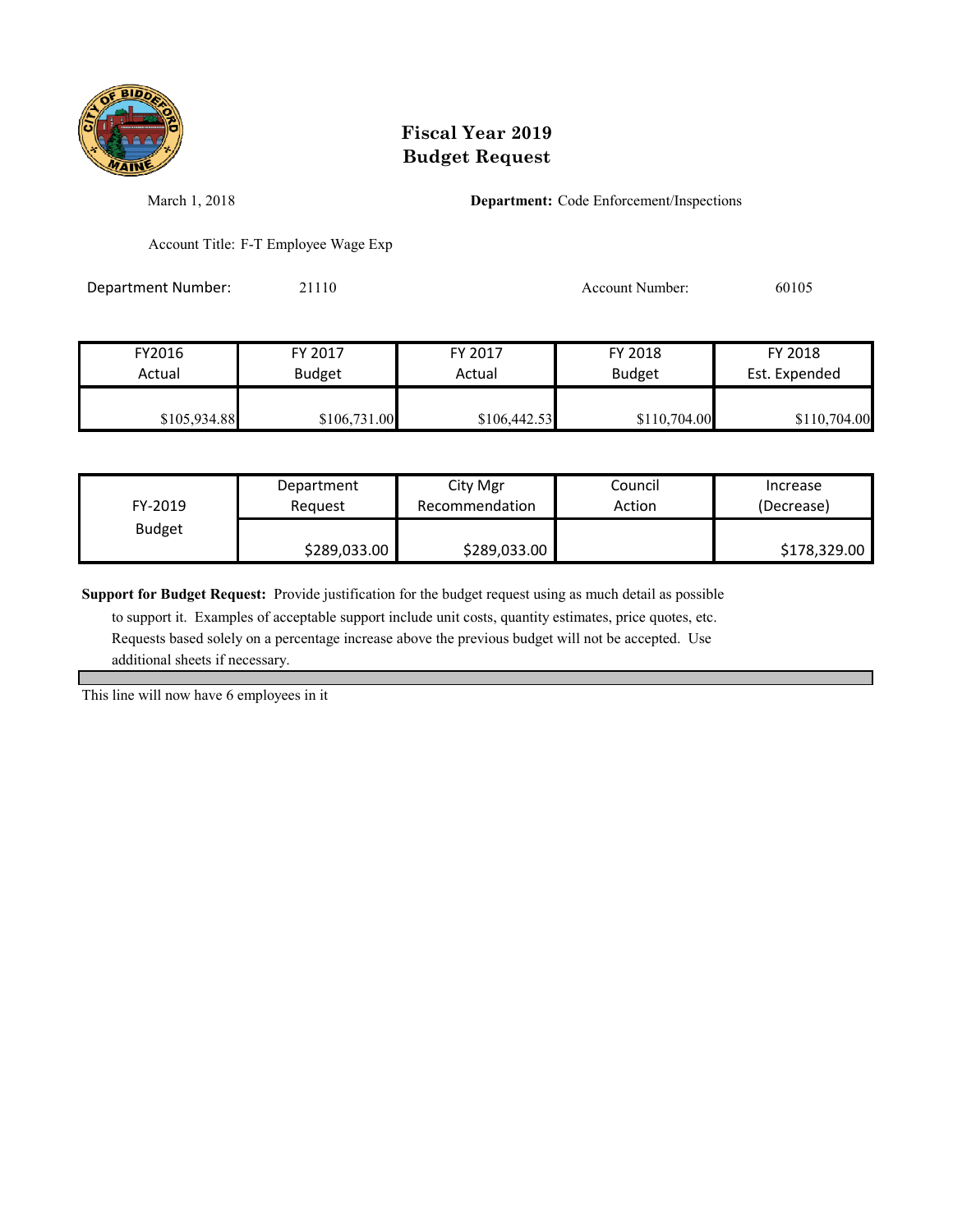

March 1, 2018 **Department:** Code Enforcement/Inspections

Account Title: P-T Employee Wage Exp

Department Number: 21110 21110 Account Number: 60106

| FY2016                  | FY 2017     | FY 2017     | FY 2018       | FY 2018       |
|-------------------------|-------------|-------------|---------------|---------------|
| <b>Budget</b><br>Actual |             | Actual      | <b>Budget</b> | Est. Expended |
|                         |             |             |               |               |
| \$64,838.34             | \$62,789.00 | \$47,532.63 | \$35,880.00   | \$35,880.00   |

| FY-2019       | Department | City Mgr       | Council | Increase       |
|---------------|------------|----------------|---------|----------------|
|               | Reauest    | Recommendation | Action  | (Decrease)     |
| <b>Budget</b> | \$0.00∣    | \$0.00         |         | ( \$35,880.00) |

**Support for Budget Request:** Provide justification for the budget request using as much detail as possible

 to support it. Examples of acceptable support include unit costs, quantity estimates, price quotes, etc. Requests based solely on a percentage increase above the previous budget will not be accepted. Use additional sheets if necessary.

This line will be elimnated and added to line 60105. This line had 1 employee in it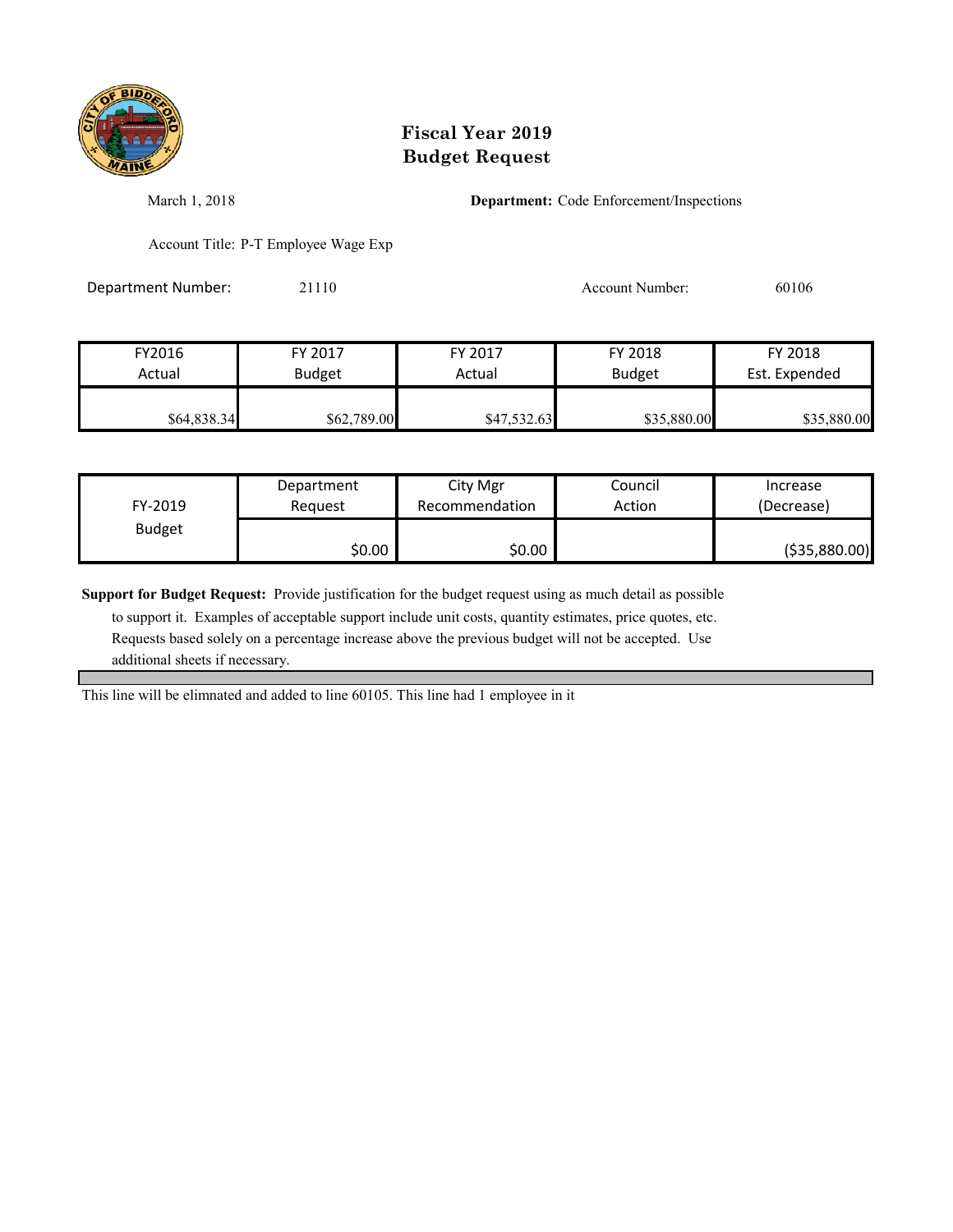

March 1, 2018 **Department:** Code Enforcement/Inspections

Account Title: Overtime Wage Expense

Department Number: 21110 Account Number: 60111

| FY2016   | FY 2017       | FY 2017    | FY 2018       | FY 2018       |
|----------|---------------|------------|---------------|---------------|
| Actual   | <b>Budget</b> | Actual     | <b>Budget</b> | Est. Expended |
| \$931.33 | \$3,185.00    | \$1,597.86 | \$3,500.00    | \$1,500.00    |

| FY-2019       | Department | City Mgr       | Council | Increase    |
|---------------|------------|----------------|---------|-------------|
|               | Reauest    | Recommendation | Action  | (Decrease)  |
| <b>Budget</b> | \$3,000.00 | \$3,000.00     |         | ( \$500.00] |

**Support for Budget Request:** Provide justification for the budget request using as much detail as possible

 to support it. Examples of acceptable support include unit costs, quantity estimates, price quotes, etc. Requests based solely on a percentage increase above the previous budget will not be accepted. Use additional sheets if necessary.

This line is used to pay for extended working hours or call outs at night and weekends. Most of the employees take comp time.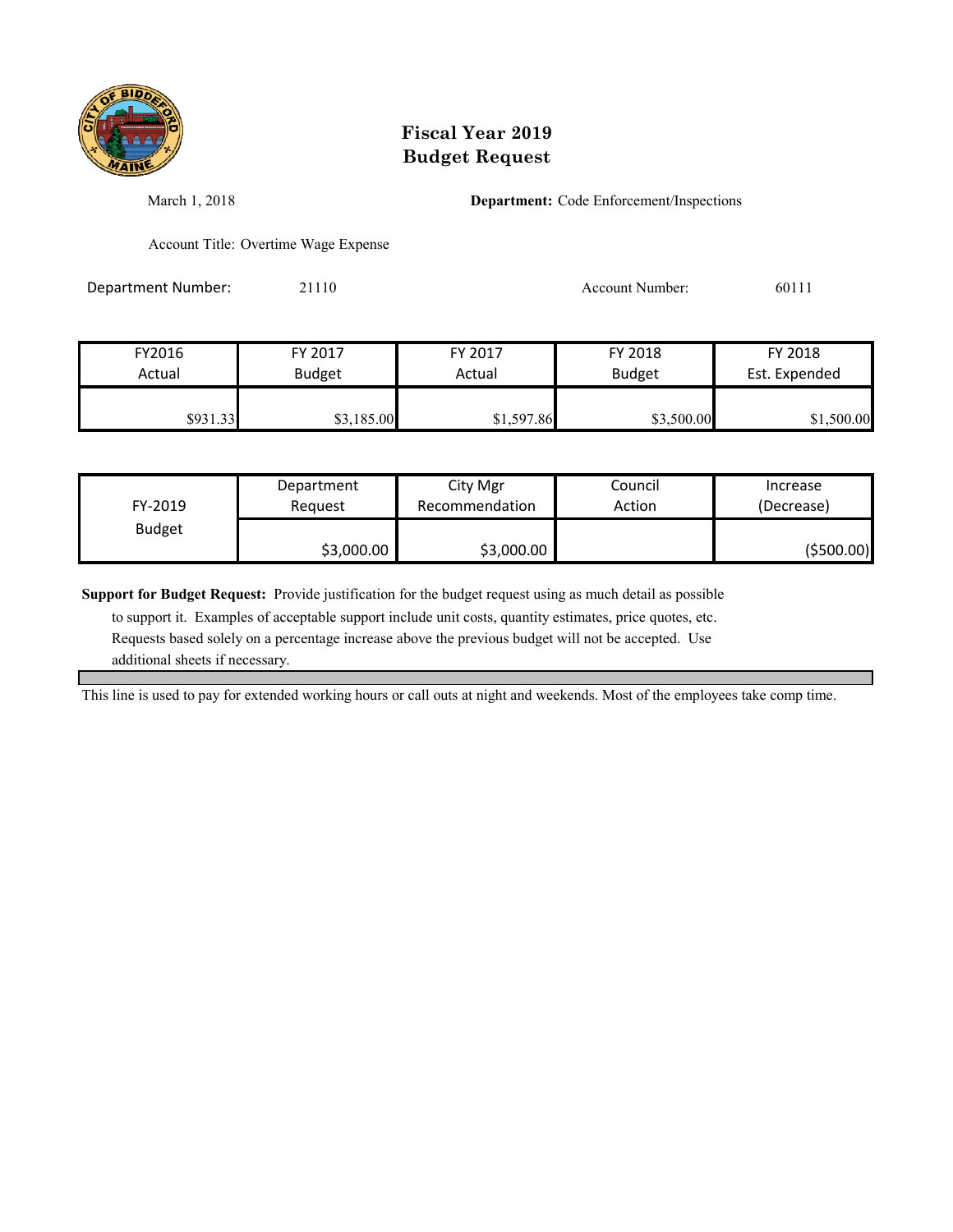

March 1, 2018 **Department:** Code Enforcement/Inspections

Account Title: Clothing/Uniforms Expense

Department Number: 21110 21110 Account Number: 60230

| FY2016 | FY 2017       | FY 2017 | FY 2018       | FY 2018       |
|--------|---------------|---------|---------------|---------------|
| Actual | <b>Budget</b> | Actual  | <b>Budget</b> | Est. Expended |
| \$0.00 | \$0.00        | \$0.00  | \$500.00      | \$500.00      |

| FY-2019       | Department | City Mgr       | Council | Increase   |
|---------------|------------|----------------|---------|------------|
|               | Reauest    | Recommendation | Action  | (Decrease) |
| <b>Budget</b> | \$800.00   | \$700.00       |         | \$200.00   |

**Support for Budget Request:** Provide justification for the budget request using as much detail as possible

 to support it. Examples of acceptable support include unit costs, quantity estimates, price quotes, etc. Requests based solely on a percentage increase above the previous budget will not be accepted. Use additional sheets if necessary.

Purchased 2 shirts per person this year and winter hats. Would like to purchase coats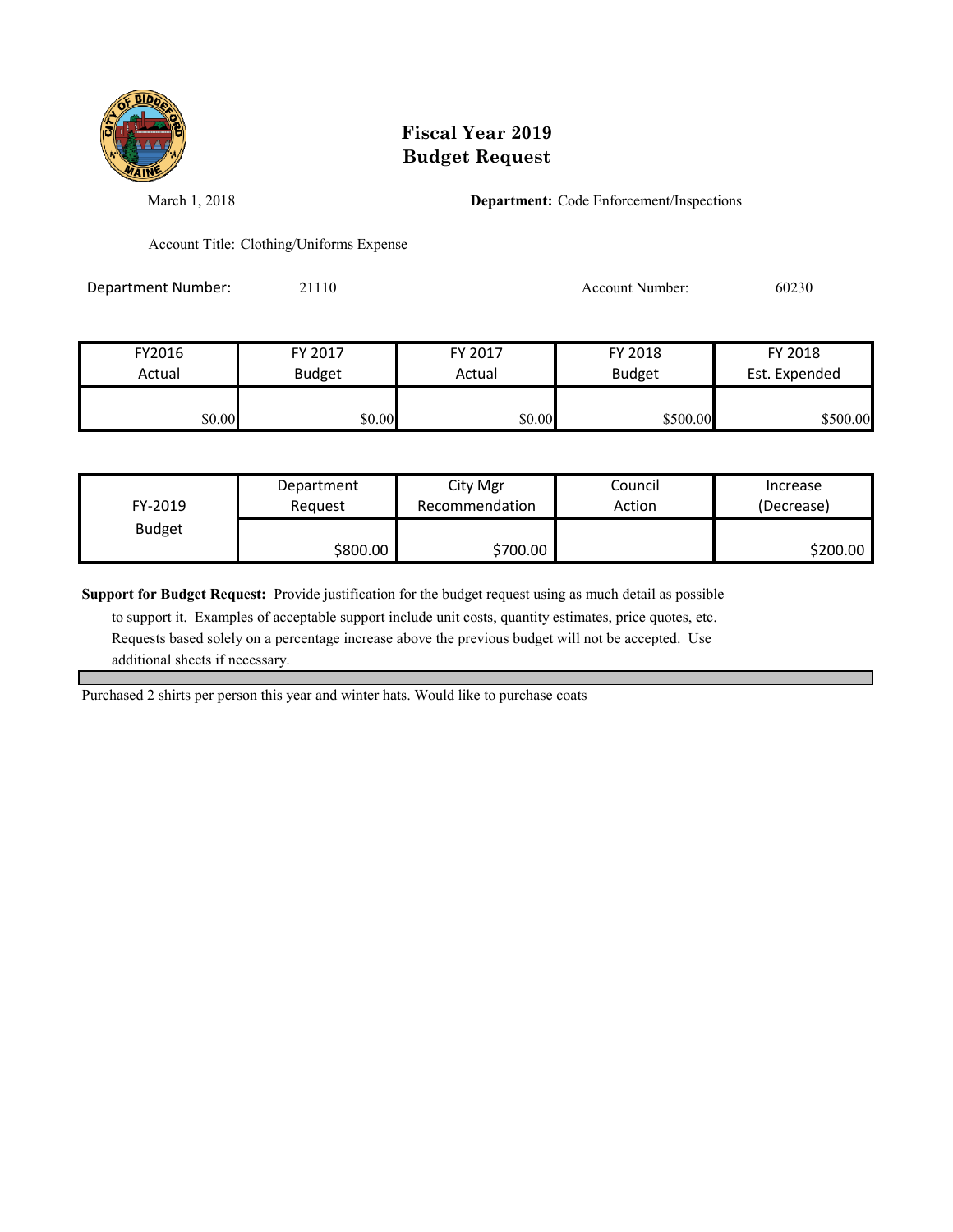

March 1, 2018 **Department:** Code Enforcement/Inspections

Account Title: Conferences/Training Expense

Department Number: 21110 21110 Account Number: 60251

| FY2016  | FY 2017       | FY 2017    | FY 2018       | FY 2018       |
|---------|---------------|------------|---------------|---------------|
| Actual  | <b>Budget</b> | Actual     | <b>Budget</b> | Est. Expended |
| \$40.00 | \$2,000.00    | \$2,031.84 | \$1,800.00    | \$1,800.00    |

| FY-2019       | Department | City Mgr       | Council | Increase   |
|---------------|------------|----------------|---------|------------|
|               | Reauest    | Recommendation | Action  | (Decrease) |
| <b>Budget</b> | \$1,800.00 | \$1,800.00     |         | \$0.00     |

**Support for Budget Request:** Provide justification for the budget request using as much detail as possible

 to support it. Examples of acceptable support include unit costs, quantity estimates, price quotes, etc. Requests based solely on a percentage increase above the previous budget will not be accepted. Use additional sheets if necessary.

Money is spent on Conferences that put on by MBOIA and the Maine Fire Chiefs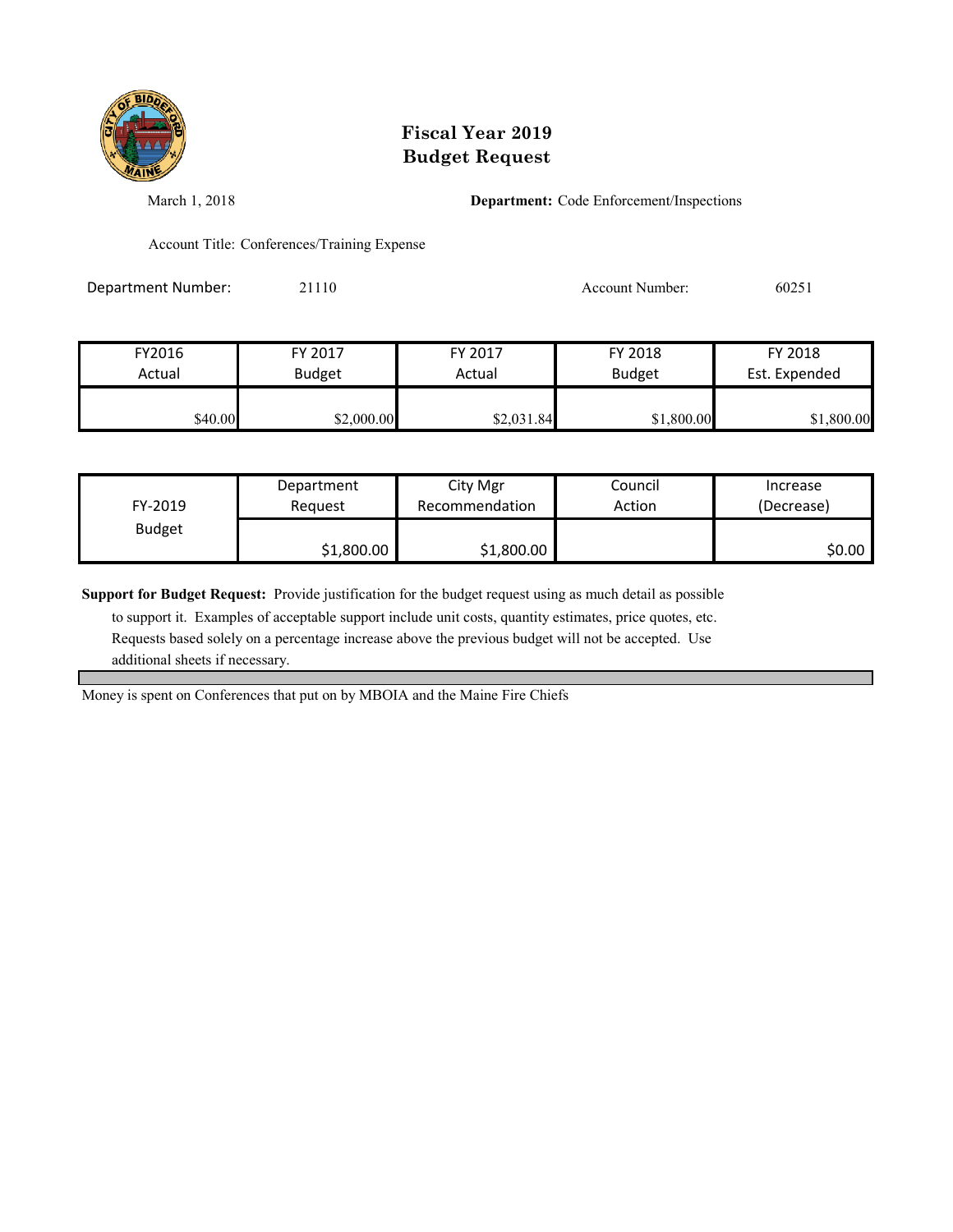

March 1, 2018 **Department:** Code Enforcement/Inspections

Account Title: Travel/Mileage Expense

Department Number: 21110 21110 Account Number: 60252

| FY2016  | FY 2017       | FY 2017 | FY 2018       | FY 2018       |
|---------|---------------|---------|---------------|---------------|
| Actual  | <b>Budget</b> | Actual  | <b>Budget</b> | Est. Expended |
| \$20.50 | \$50.00       | \$0.00  | \$50.00       | \$30.00       |

| FY-2019       | Department | City Mgr       | Council | Increase   |
|---------------|------------|----------------|---------|------------|
|               | Reauest    | Recommendation | Action  | (Decrease) |
| <b>Budget</b> | \$30.00    | \$30.00        |         | (\$20.00)  |

**Support for Budget Request:** Provide justification for the budget request using as much detail as possible

 to support it. Examples of acceptable support include unit costs, quantity estimates, price quotes, etc. Requests based solely on a percentage increase above the previous budget will not be accepted. Use additional sheets if necessary.

Some people take personal vehicles to training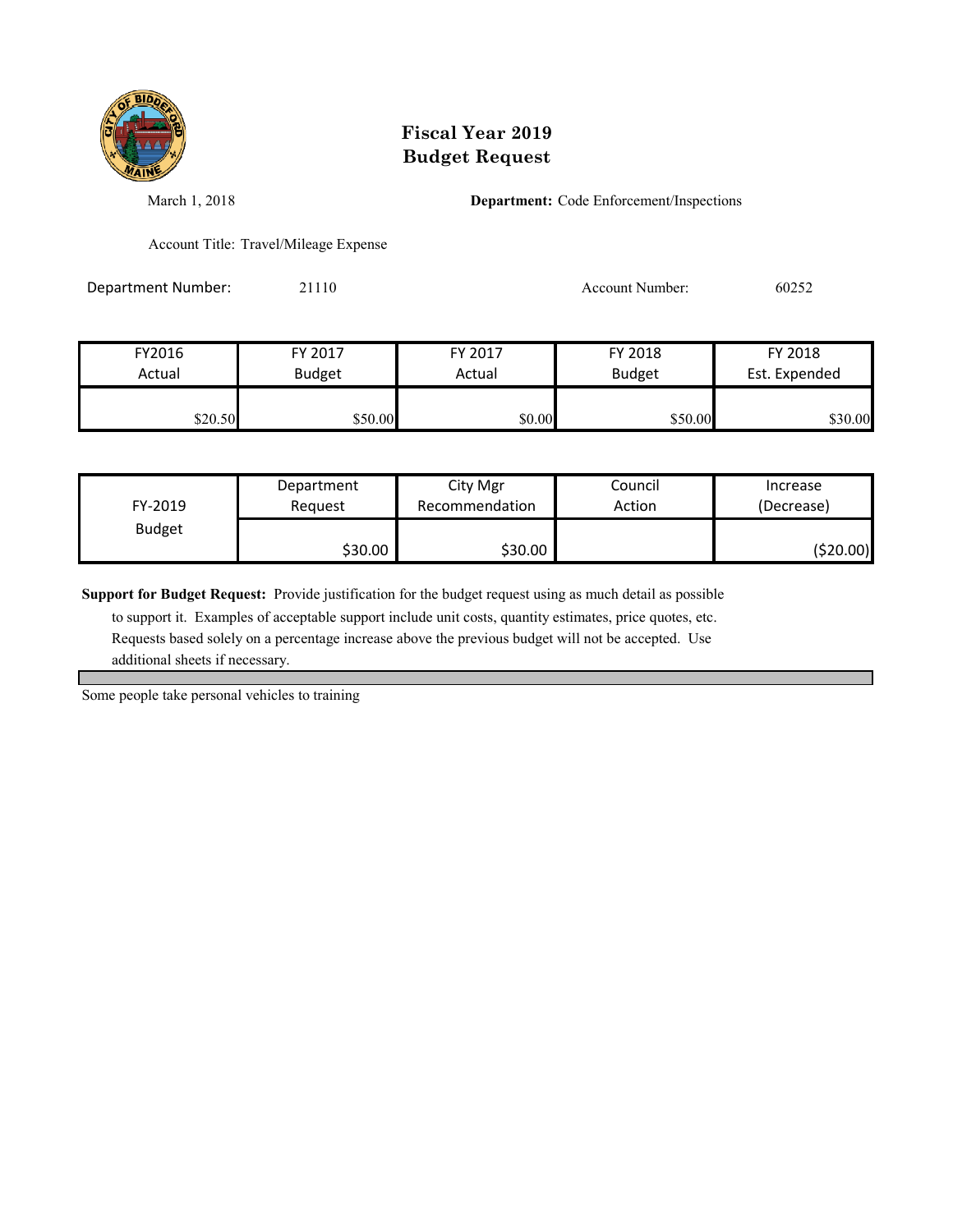

March 1, 2018 **Department:** Code Enforcement/Inspections

Account Title: Dues/Memberships Expense

Department Number: 21110 21110 Account Number: 60256

| FY2016   | FY 2017       | FY 2017  | FY 2018       | FY 2018       |
|----------|---------------|----------|---------------|---------------|
| Actual   | <b>Budget</b> | Actual   | <b>Budget</b> | Est. Expended |
| \$510.00 | \$500.00      | \$595.00 | \$600.00      | \$600.00      |

| FY-2019       | Department | City Mgr       | Council | Increase   |
|---------------|------------|----------------|---------|------------|
|               | Reauest    | Recommendation | Action  | (Decrease) |
| <b>Budget</b> | \$600.00   | \$600.00       |         | \$0.00     |

**Support for Budget Request:** Provide justification for the budget request using as much detail as possible

 to support it. Examples of acceptable support include unit costs, quantity estimates, price quotes, etc. Requests based solely on a percentage increase above the previous budget will not be accepted. Use additional sheets if necessary.

NFPA, MBOIA and IAEI memberships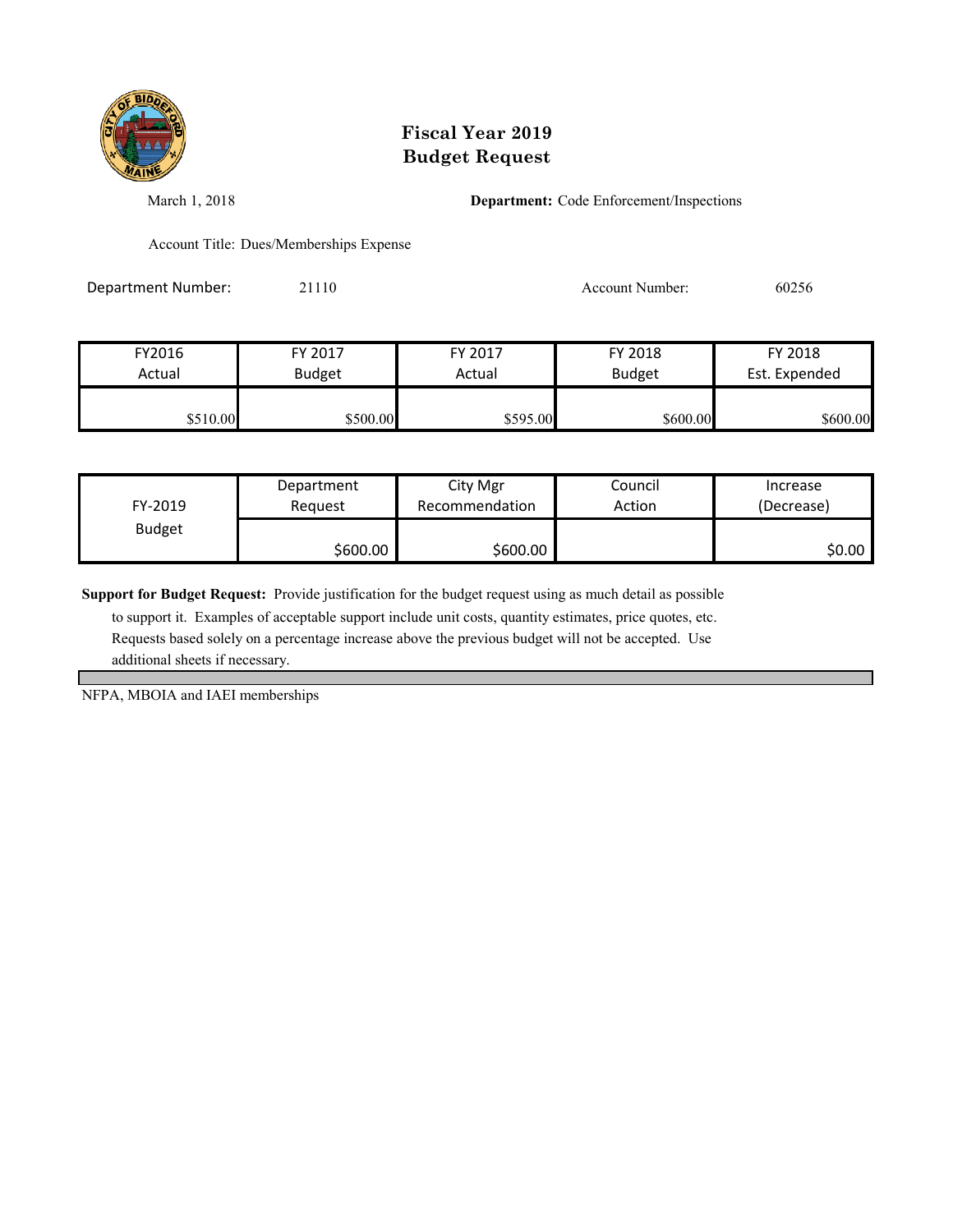

March 1, 2018 **Department:** Code Enforcement/Inspections

Account Title: Other Prof/Consult Srvs Exp

Department Number: 21110 Account Number: 60306

| FY2016     | FY 2017       | FY 2017    | FY 2018       | FY 2018       |
|------------|---------------|------------|---------------|---------------|
| Actual     | <b>Budget</b> | Actual     | <b>Budget</b> | Est. Expended |
| \$1,370.25 | \$2,500.00    | \$2,511.08 | \$2,500.00    | \$2,000.00    |

| FY-2019       | Department | City Mgr       | Council | Increase    |
|---------------|------------|----------------|---------|-------------|
|               | Reauest    | Recommendation | Action  | (Decrease)  |
| <b>Budget</b> | \$2,000.00 | \$2,000.00     |         | ( \$500.00] |

**Support for Budget Request:** Provide justification for the budget request using as much detail as possible

 to support it. Examples of acceptable support include unit costs, quantity estimates, price quotes, etc. Requests based solely on a percentage increase above the previous budget will not be accepted. Use additional sheets if necessary.

When we call engineers to look at structural issues with buildings or

if we need to have emergency repairs done because the property owner is not responding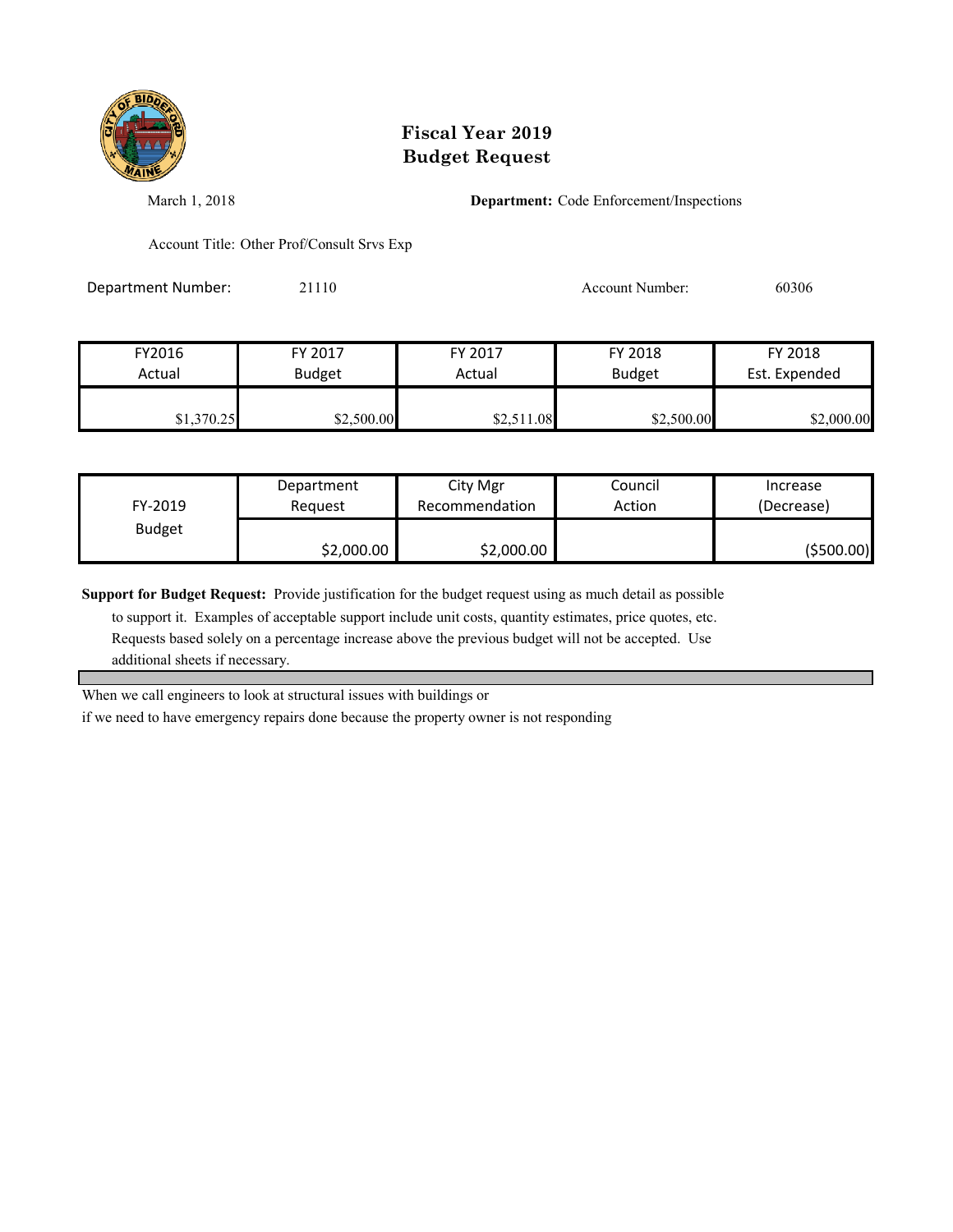

March 1, 2018 **Department:** Code Enforcement/Inspections

Account Title: Gasoline Expense

Department Number: 21110 21110 Account Number: 60411

| FY2016     | FY 2017       | FY 2017    | FY 2018       | FY 2018       |
|------------|---------------|------------|---------------|---------------|
| Actual     | <b>Budget</b> | Actual     | <b>Budget</b> | Est. Expended |
| \$2,782.15 | \$2,172.00    | \$1,545.41 | \$2,300.00    | \$2,000.00    |

| FY-2019       | Department | City Mgr       | Council | Increase   |
|---------------|------------|----------------|---------|------------|
|               | Reauest    | Recommendation | Action  | (Decrease) |
| <b>Budget</b> | \$2,050.00 | \$2,050.00     |         | (\$250.00) |

**Support for Budget Request:** Provide justification for the budget request using as much detail as possible

 to support it. Examples of acceptable support include unit costs, quantity estimates, price quotes, etc. Requests based solely on a percentage increase above the previous budget will not be accepted. Use additional sheets if necessary.

DPW provides these numbers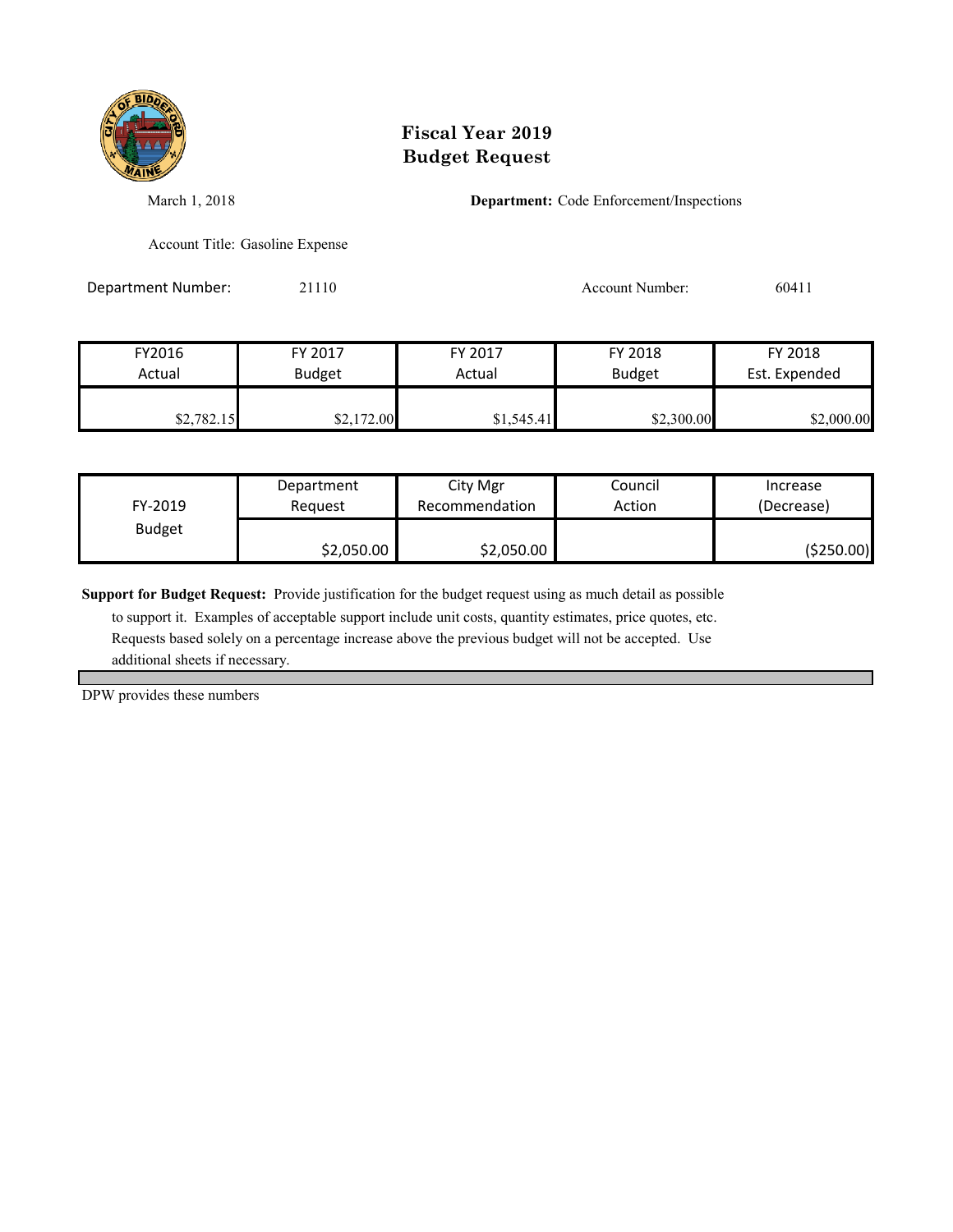

March 1, 2018 **Department:** Code Enforcement/Inspections

Account Title: Vehicle Repair/Tires/Oil Exp

Department Number: 21110 21110 Account Number: 60453

| FY2016     | FY 2017       | FY 2017    | FY 2018       | FY 2018       |
|------------|---------------|------------|---------------|---------------|
| Actual     | <b>Budget</b> | Actual     | <b>Budget</b> | Est. Expended |
| \$8,946.72 | \$3,500.00    | \$2,626.81 | \$3,500.00    | \$3,200.00    |

| FY-2019       | Department | City Mgr       | Council | Increase   |
|---------------|------------|----------------|---------|------------|
|               | Reauest    | Recommendation | Action  | (Decrease) |
| <b>Budget</b> | \$4,000.00 | \$4,000.00     |         | \$500.00   |

**Support for Budget Request:** Provide justification for the budget request using as much detail as possible

 to support it. Examples of acceptable support include unit costs, quantity estimates, price quotes, etc. Requests based solely on a percentage increase above the previous budget will not be accepted. Use additional sheets if necessary.

DPW gives us these numbers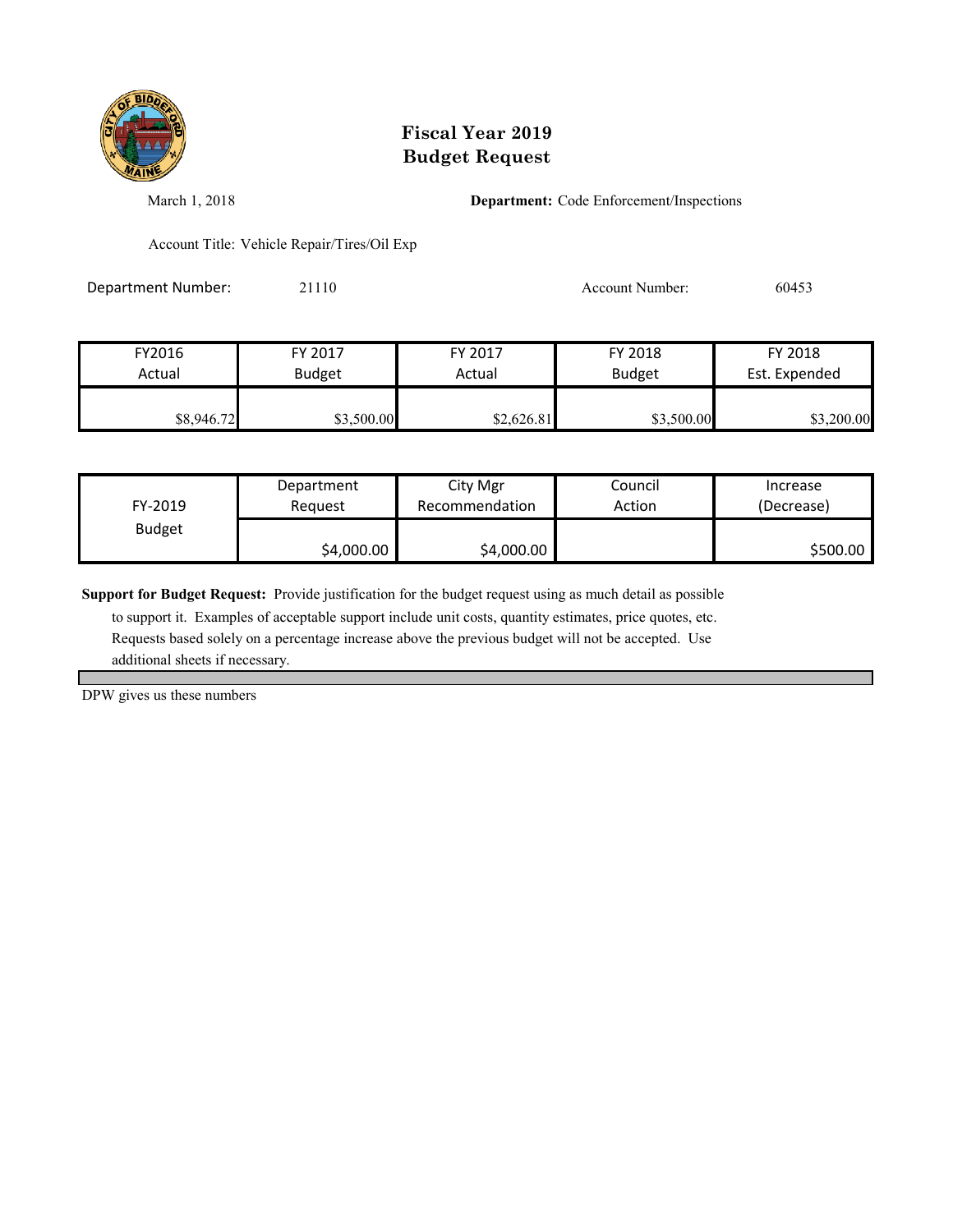

March 1, 2018 **Department:** Code Enforcement/Inspections

Account Title: Admin/Office Supp/Eqt Non-Cap

Department Number: 21110 21110 Account Number: 60500

| FY2016   | FY 2017       | FY 2017    | FY 2018       | FY 2018       |
|----------|---------------|------------|---------------|---------------|
| Actual   | <b>Budget</b> | Actual     | <b>Budget</b> | Est. Expended |
| \$743.09 | \$1,900.00    | \$1,875.39 | \$1,750.00    | \$1,700.00    |

| FY-2019       | Department | City Mgr       | Council | Increase   |
|---------------|------------|----------------|---------|------------|
|               | Reauest    | Recommendation | Action  | (Decrease) |
| <b>Budget</b> | \$1,800.00 | \$1,800.00     |         | \$50.00    |

**Support for Budget Request:** Provide justification for the budget request using as much detail as possible

 to support it. Examples of acceptable support include unit costs, quantity estimates, price quotes, etc. Requests based solely on a percentage increase above the previous budget will not be accepted. Use additional sheets if necessary.

Office supplies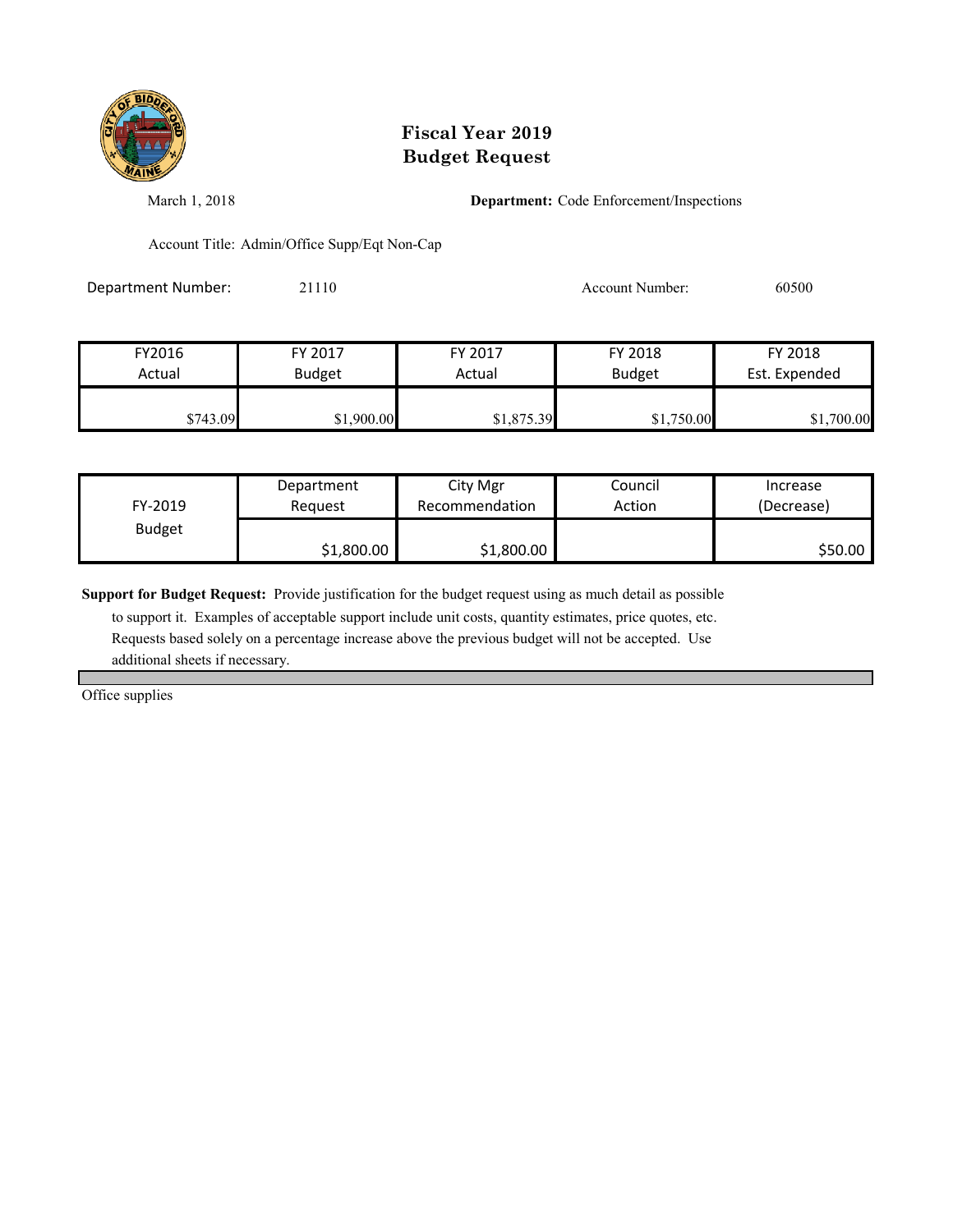

March 1, 2018 **Department:** Code Enforcement/Inspections

Account Title: Operating Supp/Eqt Non-Cap

Department Number: 21110 21110 Account Number: 60501

| FY2016   | FY 2017       | FY 2017    | FY 2018       | FY 2018       |
|----------|---------------|------------|---------------|---------------|
| Actual   | <b>Budget</b> | Actual     | <b>Budget</b> | Est. Expended |
| \$830.51 | \$1,200.00    | \$1,238.37 | \$1,000.00    | \$1,000.00    |

| FY-2019       | Department | City Mgr       | Council | Increase   |
|---------------|------------|----------------|---------|------------|
|               | Reauest    | Recommendation | Action  | (Decrease) |
| <b>Budget</b> | \$2,000.00 | \$1,000.00     |         | \$0.00     |

**Support for Budget Request:** Provide justification for the budget request using as much detail as possible

 to support it. Examples of acceptable support include unit costs, quantity estimates, price quotes, etc. Requests based solely on a percentage increase above the previous budget will not be accepted. Use additional sheets if necessary.

Office equipment and Tools. IT wants me to budget for 2 Harddrives

*hard drives to be funded from IT*